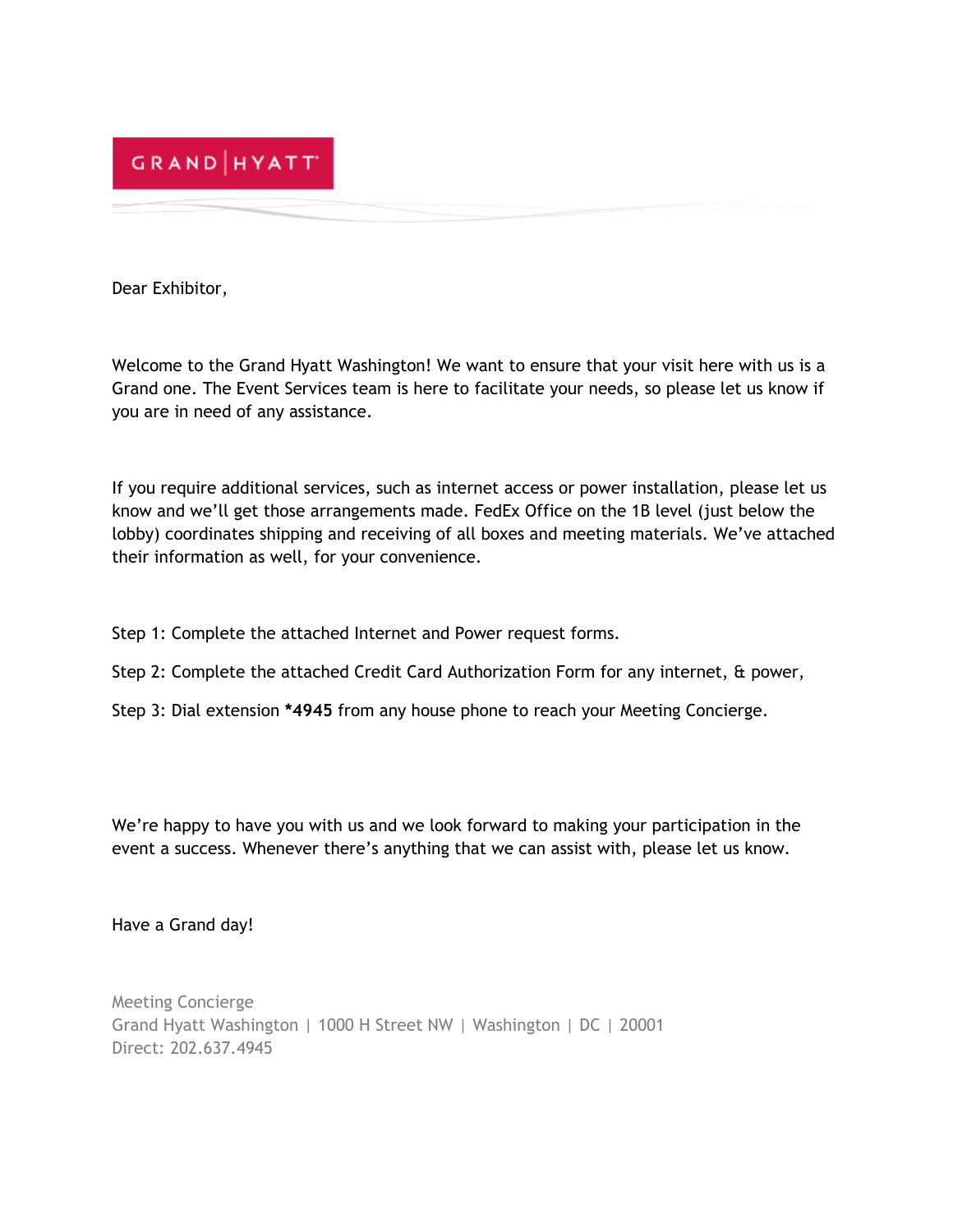# **Master Account Request/Credit Card Authorization**

| Arrival Date/Function Date: ___________________________Departure Date: ____________________________ |  |  |  |
|-----------------------------------------------------------------------------------------------------|--|--|--|
| <b>Credit Card Information:</b>                                                                     |  |  |  |
|                                                                                                     |  |  |  |
|                                                                                                     |  |  |  |
|                                                                                                     |  |  |  |
|                                                                                                     |  |  |  |
|                                                                                                     |  |  |  |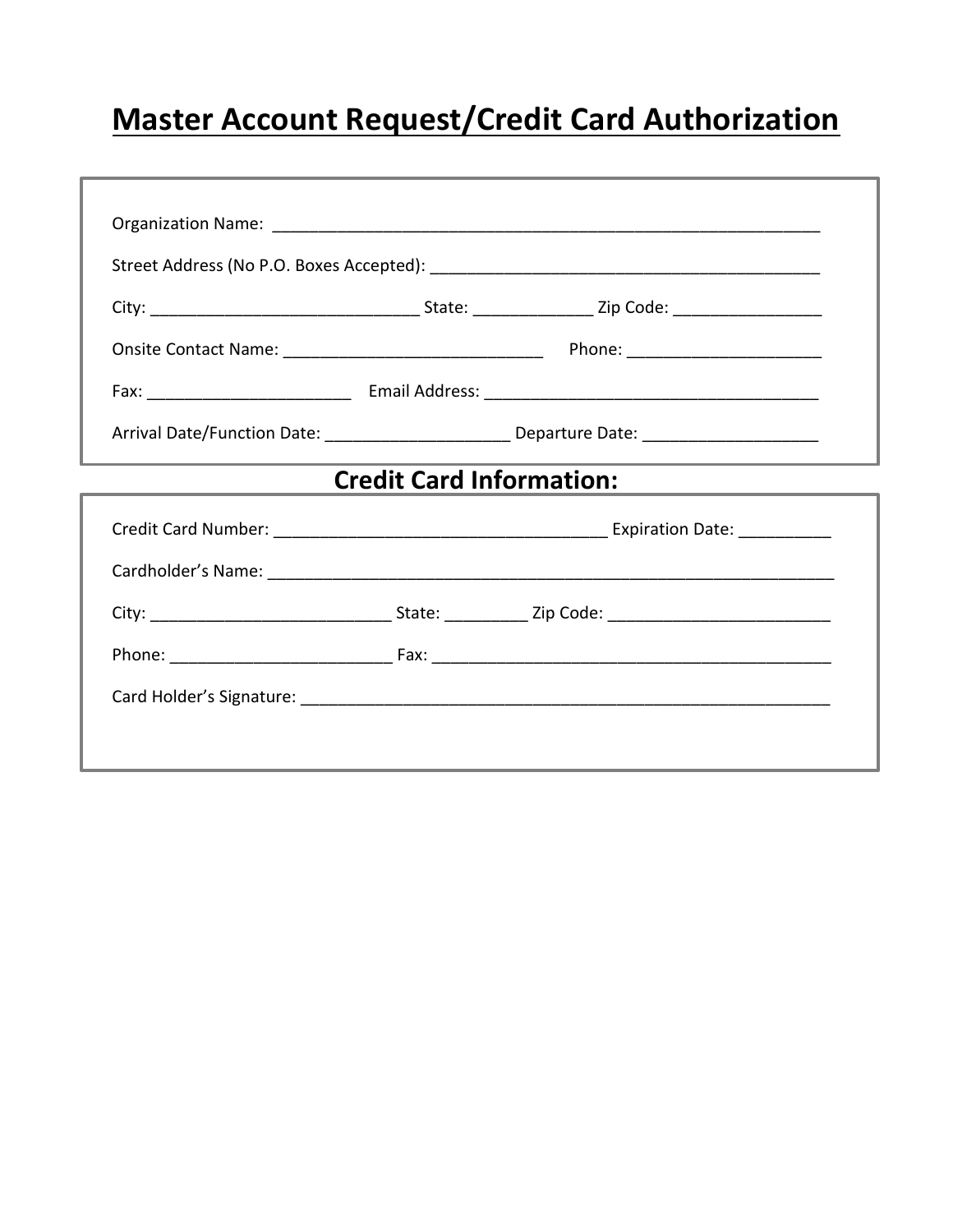| <b>INSTALLATION DATE:</b>                               | DAY:                               | TIME:                             |                                 |  |  |
|---------------------------------------------------------|------------------------------------|-----------------------------------|---------------------------------|--|--|
| <b>DATE OF REMOVAL:</b>                                 | DAY:                               | TIME:                             | GRAND   HYATT                   |  |  |
| <b>GROUP NAME:</b>                                      |                                    |                                   | 1000 H Street, NW               |  |  |
| <b>EVENT NAME:</b>                                      |                                    |                                   | Washington, DC 20001            |  |  |
| <b>EVENT ROOM:</b>                                      |                                    |                                   | Hotel Contact: Emmanuel Abiodun |  |  |
| <b>CONTACT NAME:</b>                                    |                                    |                                   | Lisa Hallberg                   |  |  |
| <b>PHONE:</b>                                           | <b>EMAIL:</b>                      |                                   | Phone: 202-637-4945             |  |  |
| $\square$ ROOM NO./POSTING MASTER:<br><b>CHARGE TO:</b> |                                    |                                   | Fax: 202-637-4797               |  |  |
| $\Box$ CREDIT CARD: TYPE:                               | NO.:                               | EXP:                              | Email:                          |  |  |
| <b>LOCATION IN ROOM:</b>                                |                                    |                                   | emmanuel.abiodun@hyatt.com      |  |  |
| $\Box$ REGISTRATION DESK<br>$\Box$ FOYER/CORRIDOR       | $\Box$ BACK<br>$\Box$ BACK OF ROOM | $\Box$ FRONT<br>$\Box$ HEAD TABLE | Email:                          |  |  |
| $\Box$ EXHIBIT BOOTH - BOOTH #:                         |                                    |                                   | lisa.hallberg@hyatt.com         |  |  |

### INTERNET REQUEST FORM

| <b>SERVICE/EQUIPMENT</b>                  | LINES/DEVICES | <b>DAYS</b> | <b>DAILY RATE PER</b><br>LINE/DEVICE | <b>INSTALLATION</b><br><b>FEE</b> | SUBTOTAL** |
|-------------------------------------------|---------------|-------------|--------------------------------------|-----------------------------------|------------|
| Hard Wired Internet                       |               |             | \$195.00                             | \$500.00                          |            |
| Wireless Internet (as<br>specified below) |               |             |                                      | N/A                               |            |
|                                           |               |             |                                      | <b>TOTAL</b>                      |            |

### PREMIUM INTERNET SERVICES:

| $\Box$ Static/Public IP Address* | $\Box$ Virtual Private Network* | $\Box$ Dedicated |
|----------------------------------|---------------------------------|------------------|
| Bandwidth*                       |                                 |                  |

\*Please consult hotel contact to discuss pricing for these services

Please note: All group premium internet services purchased include a complimentary custom passcode and escalated bandwidth. Please indicate your preferred custom passcode here:

| <b>WIRELESS DAILY RATES</b>                                                         |               |  |                |                  |
|-------------------------------------------------------------------------------------|---------------|--|----------------|------------------|
| <b>Dedicated Bandwidth- Unlimited Users</b><br><b>Number of Users</b><br>Daily Rate |               |  |                |                  |
| $1 - 15$ users                                                                      | \$175 per day |  | Below 10 MBPS  | $$1,250$ per day |
| $16 - 30$ users                                                                     | \$325 per day |  | $10 - 25$ MBPS | $$2,500$ per day |
| $31 - 50$ users                                                                     | \$500 per day |  | $26 - 35$ MBPS | \$3,750 per day  |
|                                                                                     |               |  | $36 - 50$ MBPS | \$5,000 per day  |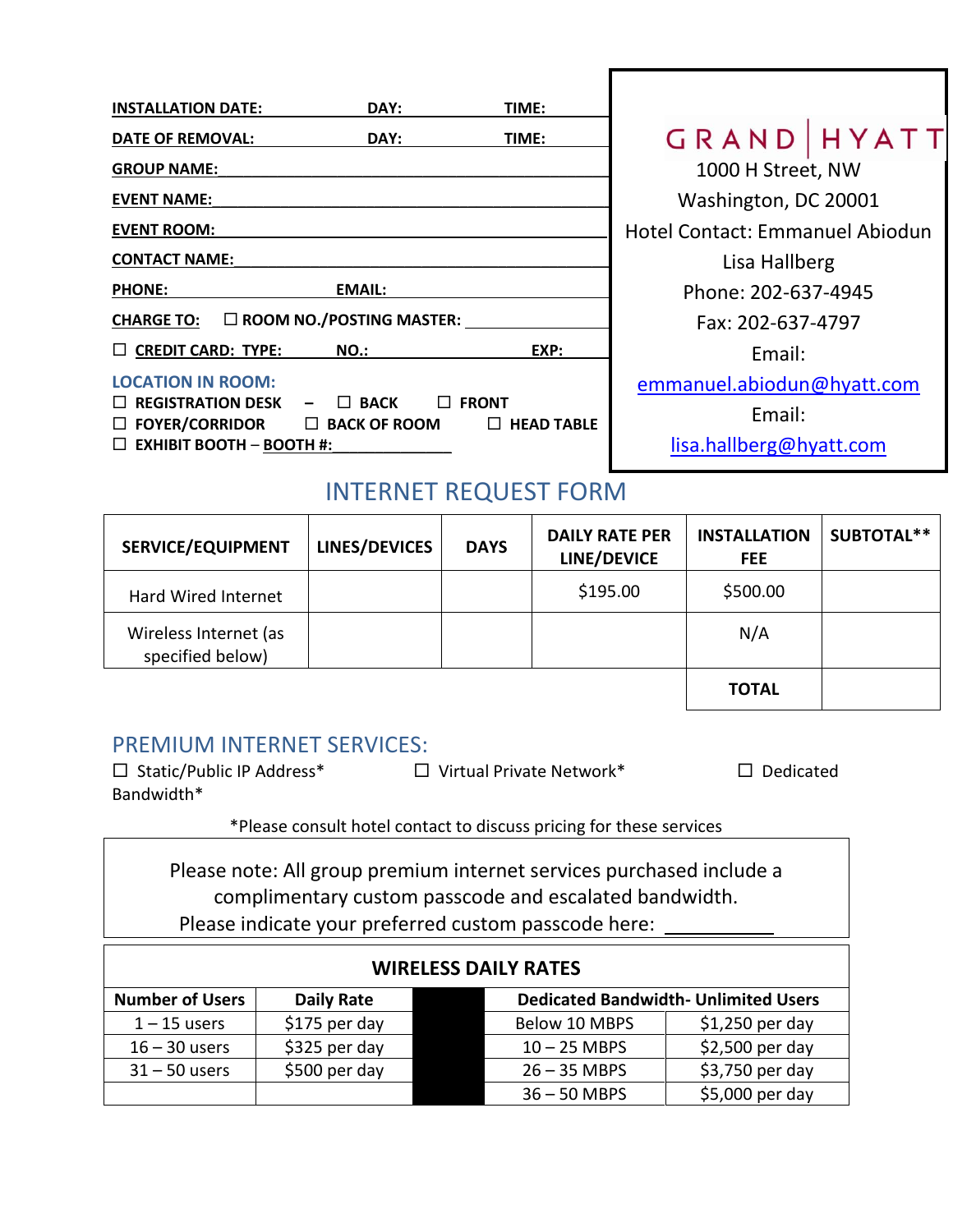## GRAND HYATT

### **ENGINEERING AND ELECTRICAL SERVICE CONTRACT**

| <b>Show Information</b>   | <b>Billing Information</b> |
|---------------------------|----------------------------|
| Name of Event:            | Name:                      |
| <b>Exhibit Name:</b>      | City/State:                |
| <b>Booth Number:</b>      | Phone Number:              |
| Meeting Room:             | Credit Card Type:          |
| Installation-Date & Time: | Credit Card #:             |
| Removal-Date & Time:      | Exp. Date:                 |

This order and accompanying pre-payment must be received by the GRAND HYATT WASHINGTON Engineering Department 15 days prior to the date to guarantee installation of all equipment.

| <b>QUANTITY</b> | <b>DESCRIPTION</b>                         | <b>ADVANCE</b> | <b>FLOOR</b> | <b>TOTAL</b> |
|-----------------|--------------------------------------------|----------------|--------------|--------------|
|                 | (AVAILABLE POWER)                          | <b>ORDER</b>   | <b>ORDER</b> | <b>ORDER</b> |
|                 | 115 V, 20A, AC, Single Phase, 2000 Watts   | \$120.00       | \$145.00     |              |
|                 | 208V, 30A, AC, Single Phase, 6000 watts    | \$200.00       | \$225.00     |              |
|                 | 208V, 100A, AC Single Phase, 20000 Watts   | \$300.00       | \$375.00     |              |
|                 | 208V, 100A, AC Three Phase, 35000 Watts    | \$500.00       | \$550.00     |              |
|                 | 208V, 200A, AC, Three Phase, 70000 Watts   | \$750.00       | \$850.00     |              |
|                 | 208V, 400A, AC, Three Phase, 140,000 Watts | \$1,000.00     | \$1,200.00   |              |

NOTE: The Hotel cannot furnish lighting displays of any kind. Wall and Column outlets are not part of the rental space and are not for exhibitor use.

| <b>QUANTITY</b>       | <b>DESCRIPTION</b>                           | <b>RATE</b>  | <b>TOTAL</b><br><b>ORDER</b> |
|-----------------------|----------------------------------------------|--------------|------------------------------|
|                       | Multi Outlet Power Strip (5 plugs)           | \$30.00      |                              |
|                       | Multi Outlet Power Strip w/Surge Protection  | \$60.00      |                              |
|                       | <b>Extension Cord</b>                        | \$30.00      |                              |
|                       | <b>Ouad Box</b>                              | \$40.00      |                              |
|                       | Roof Usage for Satellite Links               | \$500.00     |                              |
|                       | Video Channel for in house use (1 available) | \$1,500.00   |                              |
|                       | Banners (per occurrence)                     | \$100.00     |                              |
|                       |                                              | Equipment    |                              |
|                       | <b>Print Name:</b> Print Name:               | <b>Power</b> |                              |
| <b>Hotel Contact:</b> |                                              | Labor        |                              |
| Signature:            |                                              | <b>TOTAL</b> |                              |

All prices are subject to change without notice. See important Labor conditions and regulations below or on the reverse side.

> *1000 H STREET N.W. WASHINGTON, DC 20001*

*ATTN.: ENGINEERING Phone: (202) 624-8050*

**PLEASE RESPOND TO: FAX: (202) 637-4959 OR**

**EMAIL[: WASGH-Engineering.Request@hyatt.com](mailto:WASGH-Engineering.Request@hyatt.com)**